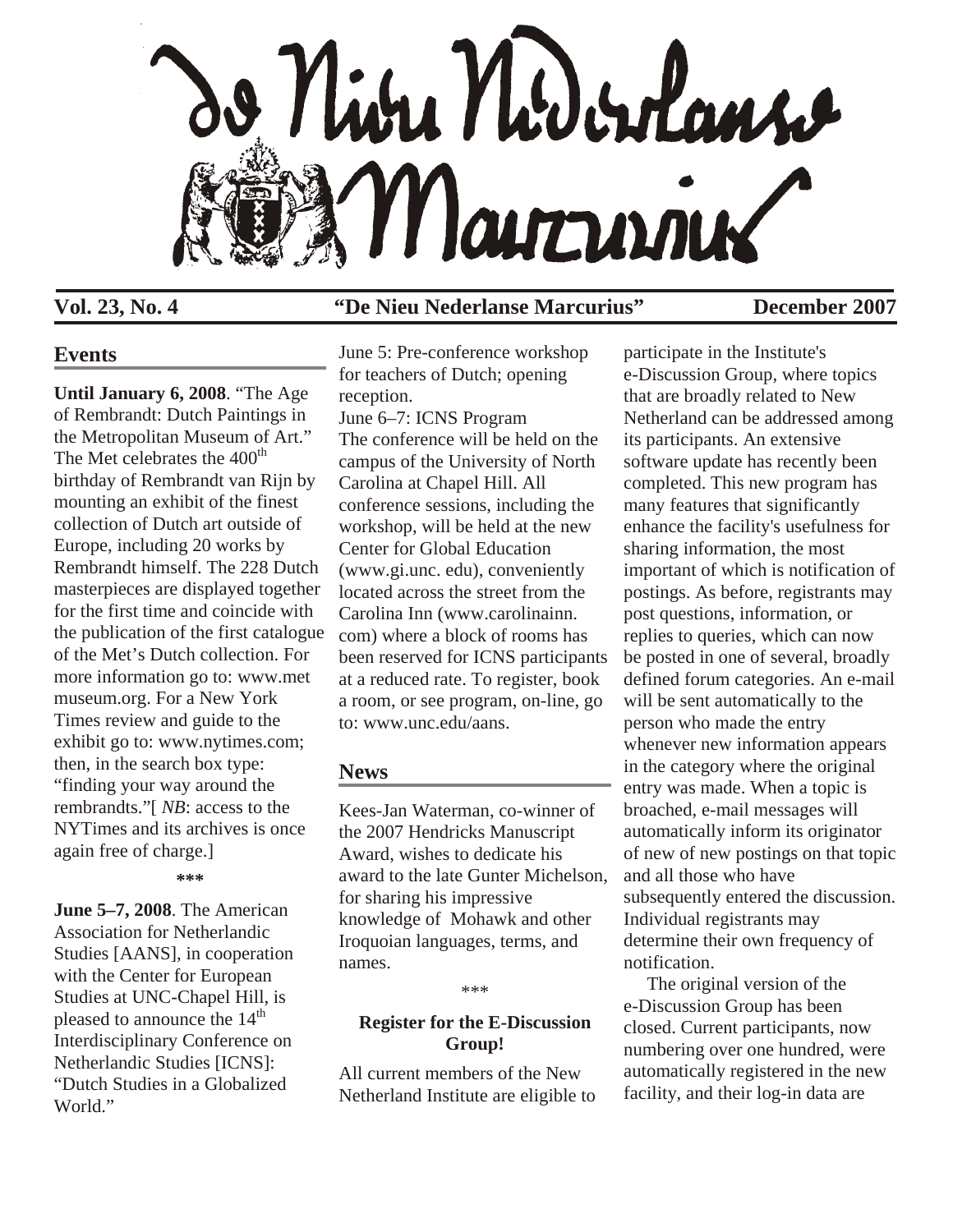# **De Nieu Nederlanse Marcurius** 2

still valid. Even if all or some of that is lost, please visit the NEW NNI Discussion Group at www.nnp.org in the LATEST section of the home page to reset your access permission in the Welcome Message area without logging in. Earlier posted material, however, was not transferred. The e-Group Support Team urges you to post your queries and comments again, along with any other questions and information that may occur to you.

 The New Netherland Institute and the Website Team are proud of this new facility. Its usefulness to all participants, however, will largely depend on the active participation by all its registrants. Current registrants now number over one hundred. The Institute invites all members to register and avail themselves of this opportunity to meet each other and participate from home in a dialogue with those who share their interests.

Howard and Elisabeth Funk

## **Web Postings**

More and more publications are being scanned and posted on the web. For those of you without a copy of O'Callaghan's "Calendar of Dutch Historical Manuscripts," go to: http://books.google.com. In the box **Advanced Search** type in "Calendar of Historical Manuscripts" [including quotes].

### **Publications**

If you haven't gotten around to reading Willem Frijhoff's

extraordinary *Wegen van Evert Willemsz* for linguistic reasons, you can now read an English translation by Myra Heerspink Scholz. *Fulfilling God's Mission: The Two Worlds of Dominie Everardus Bogardus, 1607–1647* recalls the fascinating life of the second Reformed minister of New Amsterdam (present-day New York), Everardus Bogardus, a poor but gifted youth who worked himself upward into the ministry. The first part of the book provides an in-depth analysis of his mystical experience as a 15-year old orphan in his hometown Woerden (Holland) and its significance in the Dutch context. The second part explores Bogardus' agency in the colonial context and his appropriation of his new fatherland as a minister among the Europeans, the Native Americans, and the blacks, as a spokesman of the opposition during Kieft's War, and as a colonist married to the famous Anneke Jans. This biography is conceived as a psychological history of an early modern male individual. Published by Brill [www.brill.nl] in its Atlantic World series. ISBN: 978 90 04 16211 2.

\*\*\*

*A Huguenot on the Hackensack: David Demarest and his Legacy* by David C. Major and John S. Major. The first full-length study of David Demarest, an early settler of New Jersey and progenitor of a large and locally influential family. Published by Fairleigh Dickinson Press. ISBN 978-0-8386-4152-1; \$29.50.

**Cobblestone**, a publication for young readers, has dedicated its October issue (Vol. 28, No.7) to the 400th anniversary of Hudson's explorations along the northeast coast of North America. Entitled "The Birth of New York: The Dutch in America," the issue's 50 colorful pages is packed with articles, interviews, games, and cartoons, all relating to New Netherland. For customer service call: 800–821–0115; for on-line teacher's guides, go to: www. cobblestonepub.com.

\*\*\*

**Reminder**: When ordering books (always a great Christmas gift!), please remember to access **Amazon**  through our website. Just go to: www.nnp.org, click on **books and more** and then **Amazon**. By so doing the NNI will receive a percentage of the sale; in fact, it applies to any purchase, whether book or chainsaw.

### **Research Opportunities**

Graduate level students with comprehensive knowledge of the American Revolution, especially New York Campaigns, together with demonstrated competence with period penmanship and colloquialisms, are requested to contact Bromme H. Cole at: bhc@hamptonhoerter.com. Work entails research and transcription of all extant correspondence to and from Peter Gansevoort, hero of Ft. Stanwix and important player in defeating the Saratoga Campaign. Long term engagement preferred. Documents are held in Albany and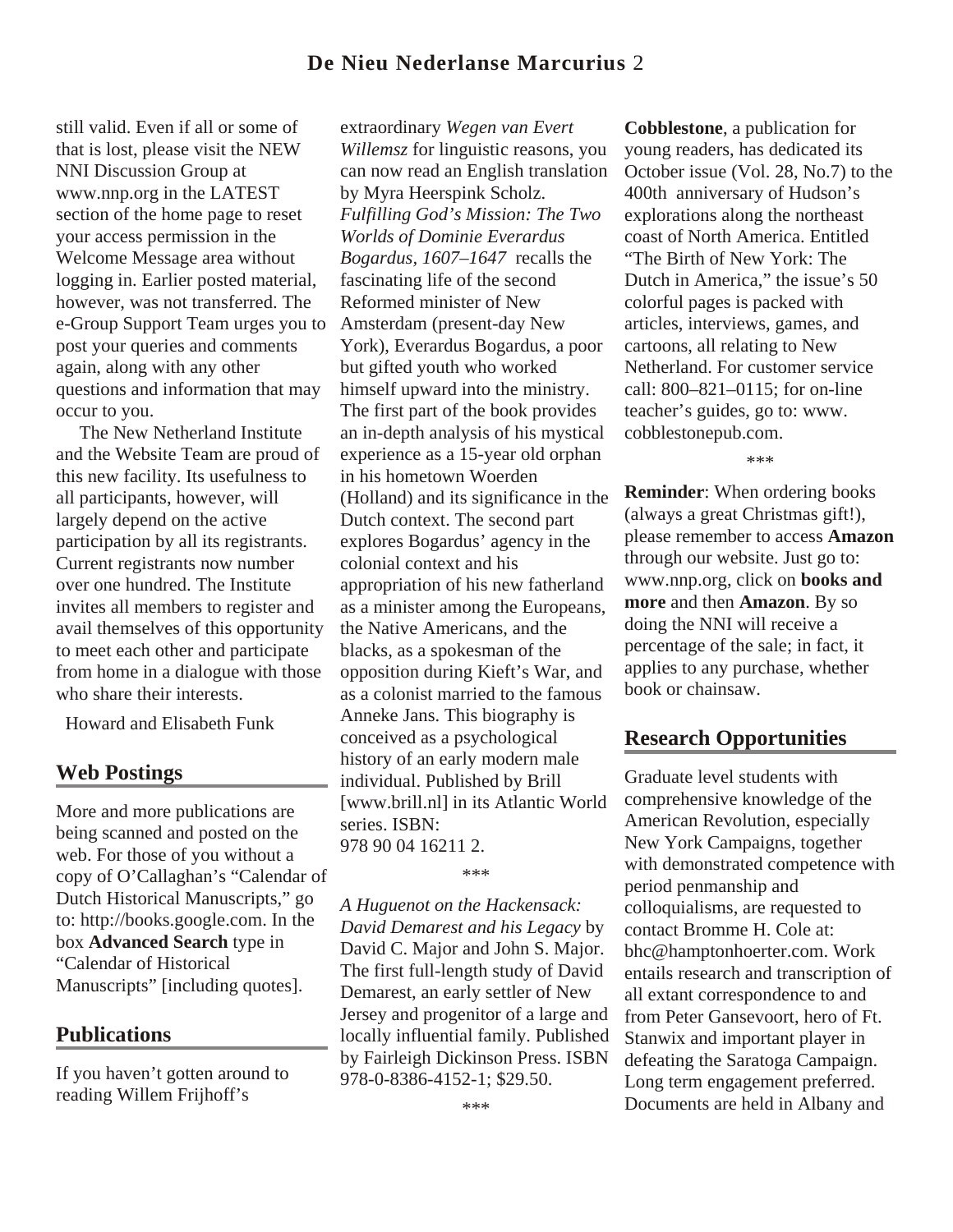New York City libraries. Transcriptions will form the foundation of a biography on Peter Gansevoort.

\*\*\*

# **The Quinn Library Research**

**Residency** consists of specialized research in Dutch-related documents and printed materials at the New York State Library. Researchers interested in the history of New Netherland and the Dutch Colonial Atlantic World are encouraged to apply for the special Cunningham Grant of \$2,500. 2008 applications must be postmarked by February 15, 2008, and sent by mail.

\*\*\*

### **The Quinn Archives Research**

**Residency** consists of up to one year in Albany, working in the rich collections of the New Netherland Institute and the New York State Archives. Researchers interested in the history of New Netherland and the Dutch Colonial Atlantic World are encouraged to apply for the research residency, which carries a stipend of \$2,500. 2008 applications must be postmarked by January 15, 2008, and sent by mail. For further details, go to www.nnp.org, select Research & Education from the menu under New Netherland Institute, and click on Doris Quinn Foundation.

### **NNI News**

On September 15, the annual Rensselaerswijck Seminar was held at the Cultural Education Center in Albany, followed by the New

Netherland Dinner at the CEC's Terrace Gallery. The recently arrived Consul General of the Netherlands H. Gajus Scheltema and Consul for Press and Cultural Affairs Simone Kreutzer attended the Seminar and were honored guests at the Dinner. Examples of the records of the Patroonship Rensselaerswijck were on display at the Terrace. Friends of the New York State Library seek funds to restore these documents. After the dinner, Senior Librarian Fred Bassett spoke about their fragile condition, their contents, and the need to preserve them. Two Hendricks Award recipients were recognized and spoke at the Dinner: Jeroen van den Hurk, for his Ph.D. dissertation, "Imagining New Netherland: Origins and Survival of Netherlandic Architecture in Old New York, 1614–1776" (University of Delaware, 2006), and Kees-Jan Waterman, for his manuscript, "To Do Justice to Him and Myself: Evert Wendel's Account Book of the Fur Trade with Indians in Albany, New York, 1695–1726" (to be published by the American Philosophical Society). There was no recipient in 2006.

 Ms. Hennie Newhouse, who worked for more than 12 years at the NNP/NNI office and retired as of September 15, was honored at the New Netherland Dinner and received a gift from the staff of the New Netherland Project, past and present trustees of the New Netherland Institute, and NNI's membership. Ms. Bonnie Urso, who commenced work at the NNI office in mid-April 2007, has taken Hennie's place as of September 15.

Bonnie is usually in the office on Tuesdays and Wednesdays.

 At the invitation of the Consul General of the Netherlands in New York, NNI president Wendell and acting treasurer Funk visited him at his office on October 5 to discuss funding of the New Netherland Project. Jippe Hiemstra, chair of NNI's 2009 four-part Project, met later that day with the Consul General and other representatives of the Consulate and the Embassy of the Netherlands, along with representatives of other organizations involved in planning events for the 2009 Quadri- centennial celebration. NNI's 2009 plans are moving ahead on schedule.

\*\*\*

**Hurry: don't miss out!** The opportunity to reduce your federal taxes by contributing all or part of your Required Minimum Distribution (RMD) from your IRA ends at the end of the year. Remember that you must instruct your IRA custodian to send the amount you choose up to \$100,000 DIRECTLY to NNI and/or any other authorized organization.

 And, if you have realized appreciated gains on your stocks or mutual funds, again you can avoid federal taxes on them by donating those shares or funds to NNI in support of the 2009 Project or the ongoing NNP program. Forget about cost basis; you can deduct the full value as a charitable contribution.

 If you have any questions, please call Jim Sefcik, Associate for Development at: 518–783–4251 or 504–508–1476 (cell).